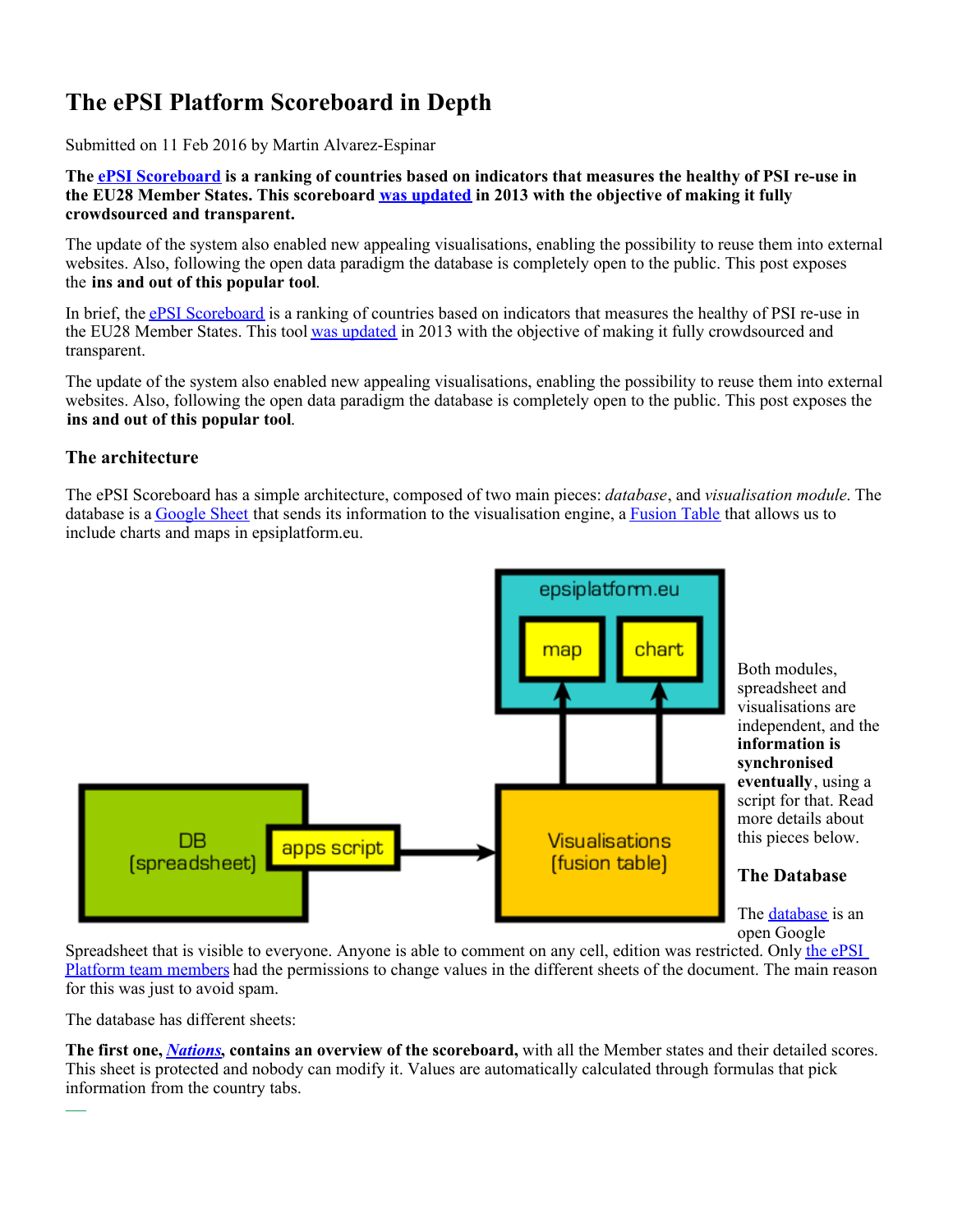

● m → P £ % .0 .0 123 - Arial  $\cdot$  10  $\cdot$  B  $I \oplus A$   $\cdot$   $\frac{\infty}{2}$   $\cdot$   $\frac{1}{2}$   $\cdot$   $\frac{1}{2}$   $\cdot$   $\frac{1}{4}$   $\cdot$   $\left| -1 \right|$   $\cdot$   $\circ$   $\frac{1}{2}$   $\frac{1}{2}$   $\cdot$   $\frac{1}{2}$   $\cdot$ 

| Ťх                      | Country                                            |                                    |                      |                                                                  |            |                |                |                   |                |                                    |                                   |
|-------------------------|----------------------------------------------------|------------------------------------|----------------------|------------------------------------------------------------------|------------|----------------|----------------|-------------------|----------------|------------------------------------|-----------------------------------|
|                         | A                                                  | <b>B</b>                           | c                    | <sub>D</sub>                                                     | E          | F              | Ġ              | H                 |                | ä,                                 | ĸ                                 |
| 1                       | ⊡<br>Country                                       | ь<br><b>Type</b>                   | <b>Overall Score</b> | plementati<br>of the PSI practice Formats<br>Directive of re-use | <b>The</b> |                | Pricing        | xclusiv<br>angeme | Local<br>PSI   | <b>Events</b><br>and<br>activities | Permalink:<br>http://goo.gl/3P40M |
| $\overline{2}$          | <b>Austria</b>                                     | <b>Member State</b>                | 500                  | 100                                                              | 40         | 80             | 50             | 50                | 80             | 100                                |                                   |
| $\overline{\mathbf{3}}$ | <b>Belgium</b>                                     | <b>Member State</b>                | 360                  | 100                                                              | 50         | 20             | 50             | $\mathbf{0}$      | 40             | 100                                |                                   |
| 4                       | <b>Bulgaria</b>                                    | <b>Member State</b>                | 165                  | $\Omega$                                                         | 55         | 30             | 30             | 50                | $\Omega$       | $\Omega$                           |                                   |
| 5                       | <b>Croatia</b>                                     | <b>Member State</b>                | 380                  | 100                                                              | 50         | 80             | 50             | 50                | $\mathbf 0$    | 50                                 |                                   |
| 6                       | Cyprus                                             | <b>Member State</b>                | 365                  | 100                                                              | 65         | 50             | 100            | 50                | $\Omega$       | $\mathbf{0}$                       |                                   |
| $\overline{7}$          | <b>Czech Republic</b>                              | <b>Member State</b>                | 310                  | 100                                                              | 30         | 20             | 30             | 50                | $\mathbf{0}$   | 80                                 |                                   |
| 8                       | <b>Denmark</b>                                     | <b>Member State</b>                | 440                  | 100                                                              | 40         | 50             | 100            | 50                | 40             | 60                                 |                                   |
| $\overline{9}$          | <b>Estonia</b>                                     | <b>Member State</b>                | 380                  | $\mathbf{0}$                                                     | 100        | 70             | 100            | 50                | $\mathbf{0}$   | 60                                 |                                   |
| 10                      | <b>Finland</b>                                     | <b>Member State</b>                | 390                  | $\mathbf{0}$                                                     | 80         | 80             | 50             | $\overline{0}$    | 80             | 100                                |                                   |
| 11                      | Former Yugoslav Republic of Candidate Member State |                                    | $\mathbf{0}$         |                                                                  |            |                |                |                   |                |                                    |                                   |
| 12                      | <b>France</b>                                      | <b>Member State</b>                | 435                  | $\mathbf{0}$                                                     | 85         | 50             | 50             | 50                | 100            | 100                                |                                   |
| 13                      | Germany                                            | <b>Member State</b>                | 400                  | 100                                                              | 50         | 50             | $\overline{0}$ | 30                | 100            | 70                                 |                                   |
| 14                      | <b>Greece</b>                                      | Member State                       | 520                  | 100                                                              | 100        | 80             | 80             | 50                | 40             | 70                                 |                                   |
| 15                      | <b>Hungary</b>                                     | <b>Member State</b>                | 300                  | 100                                                              | 50         | 50             | 30             | $\overline{0}$    | 40             | 30                                 |                                   |
| 16                      | Iceland                                            | Candidate Member State, EFTA-State | $\mathbf{0}$         |                                                                  |            |                |                |                   |                |                                    |                                   |
| 17                      | Ireland                                            | <b>Member State</b>                | 405                  | $\mathbf{0}$                                                     | 85         | 50             | 80             | 50                | 40             | 100                                |                                   |
| 18                      | <b>Italy</b>                                       | <b>Member State</b>                | 485                  | 100                                                              | 55         | 50             | 30             | 50                | 100            | 100                                |                                   |
| 19                      | Latvia                                             | Member State                       | 315                  | 100                                                              | 35         | $\Omega$       | 100            | 50                | $\Omega$       | 30                                 |                                   |
| 20                      | Liechtenstein                                      | <b>EFTA-State</b>                  | $\mathbf{0}$         |                                                                  |            |                |                |                   |                |                                    |                                   |
| 21                      | Lithuania                                          | Member State                       | 180                  | $\Omega$                                                         | 50         | 20             | 30             | 50                | $\Omega$       | 30                                 |                                   |
| 22                      | Luxembourg                                         | <b>Member State</b>                | 135                  | $\mathbf{0}$                                                     | 35         | 20             | 30             | 50                | $\overline{0}$ | $\mathbf 0$                        |                                   |
| 23                      | <b>Malta</b>                                       | <b>Member State</b>                | 335                  | 100                                                              | 55         | 80             | 50             | 50                | $\overline{0}$ | $\mathbf{0}$                       |                                   |
| 24                      | Montenegro                                         | <b>Candidate Member State</b>      | $\mathbf{0}$         |                                                                  |            |                |                |                   |                |                                    |                                   |
| 25                      | <b>Norway</b>                                      | <b>EFTA-State</b>                  | $\mathbf{0}$         |                                                                  |            |                |                |                   |                |                                    |                                   |
| 26                      | <b>The Netherlands</b>                             | <b>Member State</b>                | 505                  | 100                                                              | 55         | 50             | 50             | 70                | 80             | 100                                |                                   |
| 27                      | Poland                                             | <b>Member State</b>                | 370                  | $\Omega$                                                         | 70         | 50             | 80             | 50                | 40             | 80                                 |                                   |
| 28                      | Portugal                                           | <b>Member State</b>                | 260                  | $\mathbf{0}$                                                     | 70         | 50             | 30             | 50                | $\mathbf{0}$   | 60                                 |                                   |
| 29                      | Romania                                            | <b>Member State</b>                | 435                  | 100                                                              | 55         | 30             | 100            | 50                | $\overline{0}$ | 100                                |                                   |
| 30                      | <b>Slovakia</b>                                    | <b>Member State</b>                | 280                  | $\mathbf{0}$                                                     | 20         | 70             | 50             | 50                | 40             | 50                                 |                                   |
| 31                      | <b>Slovenia</b>                                    | <b>Member State</b>                | 170                  | $\overline{0}$                                                   | 70         | 20             | 80             | $\mathbf{0}$      | $\mathbf{0}$   | $\overline{0}$                     |                                   |
| 32                      | <b>Spain</b>                                       | <b>Member State</b>                | 550                  | 100                                                              | 70         | 100            | 30             | 50                | 100            | 100                                |                                   |
| 33                      | <b>Sweden</b>                                      | <b>Member State</b>                | 305                  | 100                                                              | 35         | $\overline{0}$ | 80             | 50                | 40             | $\mathbf{0}$                       |                                   |
| 34                      | <b>Switzerland</b>                                 | <b>FFTA-State</b>                  | $\bf{0}$             |                                                                  |            |                |                |                   |                |                                    |                                   |
| 35                      | <b>Turkey</b>                                      | <b>Candidate Member State</b>      | $\mathbf{0}$         |                                                                  |            |                |                |                   |                |                                    |                                   |
| 36                      | <b>United Kingdom</b>                              | <b>Member State</b>                | 585                  | 100                                                              | 85         | 100            | 30             | 70                | 100            | 100                                |                                   |
| 37                      |                                                    |                                    |                      |                                                                  |            |                |                |                   |                |                                    |                                   |
| 38                      | <b>Average Country</b>                             | <b>NO STATE</b>                    |                      | 60.71                                                            | 58.57      | 50.00          | 56.07          | 43.57             | 37.86          | 59.64                              |                                   |
| 39                      | Maximum value                                      |                                    |                      | 100                                                              | 100        | 100            | 100            | 70                | 100            | 100                                |                                   |
| 40                      |                                                    |                                    |                      |                                                                  |            |                |                |                   |                |                                    |                                   |

**The second,** *[Framework](http://goo.gl/3P40M#gid=2)***, contains a template with all indicators** and sub-indicators, with the specific rationale for each one. This tab acts as self-documentation of the PSI Scoreboard database.

There are **other 28 tabs** —one per EU Member State— with the same indicators detailed in the Framework but with values relatives to each country. Scores referred to indicators must be justified with a proof (URL or reference).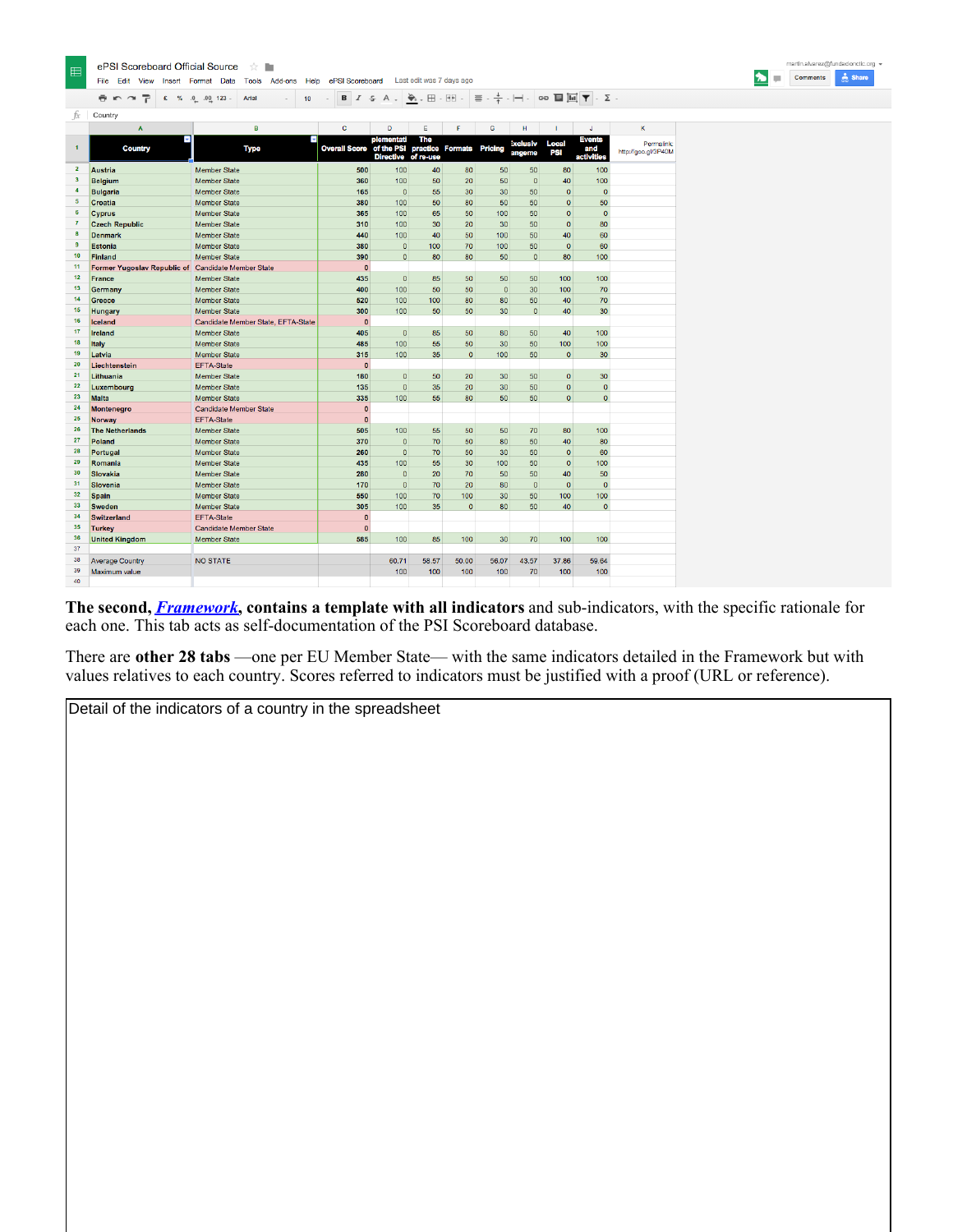## **The Visualisations**

The database is visualised on various intuitive maps and charts. Countries and their scores are represented through different visualizations mechanisms of Google Fusion Tables.

The scores shown in the *Nations* tab of the spreadsheet are copied into a fusion table that will serve the visualisations embedded within **[epsiplatform.eu](http://epsiplatform.eu).**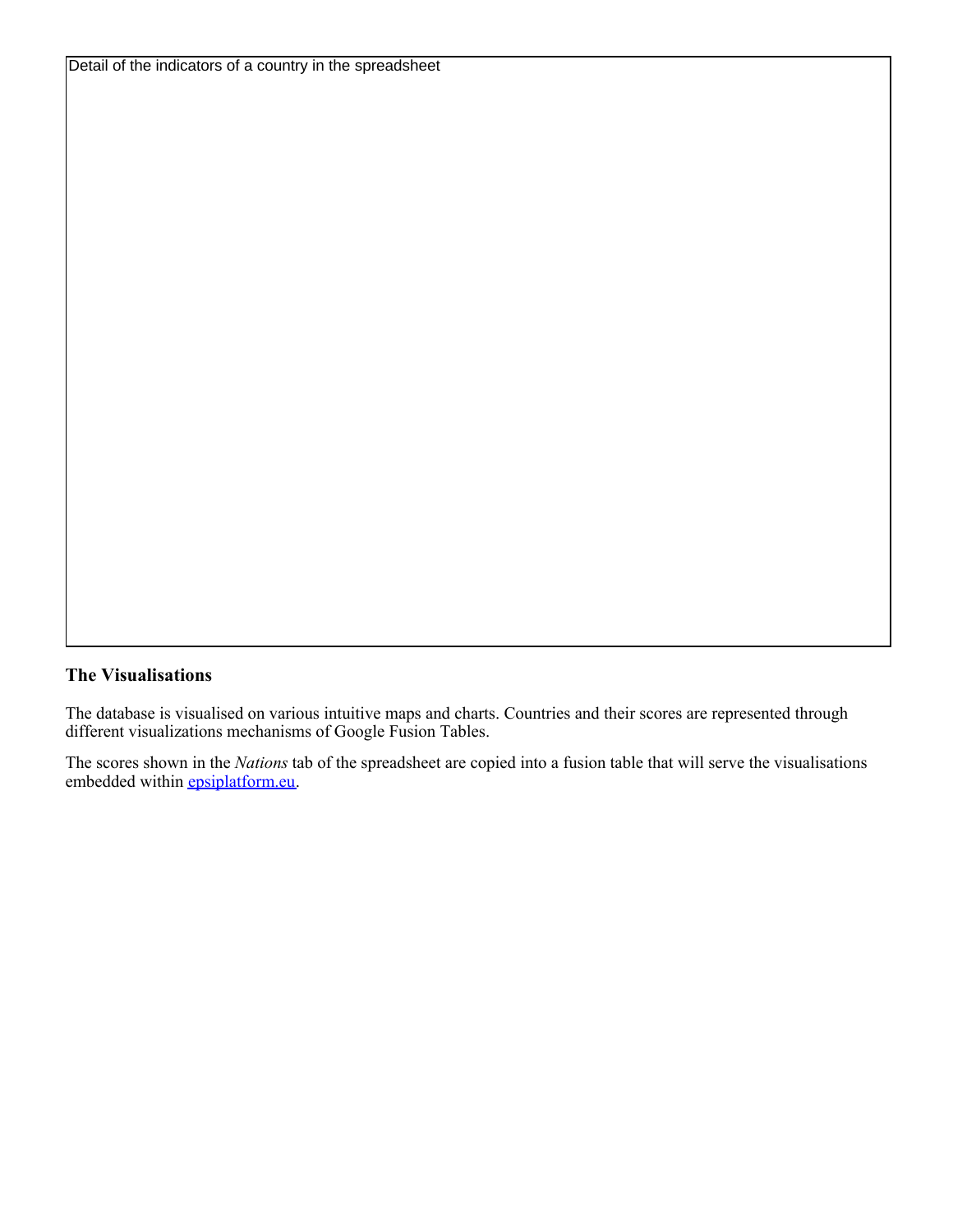#### ePSI Scoreboard Visualization

ard to measure the health of Open Data and PSI reuse in the EU28 Member States.

| ePSI Platform Scoreboard - Source Data - Edited at 10:56 AM                    |                                              |                                       |                             |             |                     |                            |             |                      |                                 |
|--------------------------------------------------------------------------------|----------------------------------------------|---------------------------------------|-----------------------------|-------------|---------------------|----------------------------|-------------|----------------------|---------------------------------|
| File Edit Tools Help                                                           | Data $\blacktriangleright$<br><b>H</b> Cards | $Q$ Map                               | <b>∴*</b> Overall Score (V) |             | ∴ Overall Score (H) | <b>:</b> Aggregated Scores |             | ∴ Overall Score (H2) | <b>∴</b> Aggregated Scores (H2) |
| No filters applied<br><b>Filter</b><br>1-28 of 28<br>$\bigcirc$<br>$ 4 $ $ 4 $ | $\left\vert \mathbf{b}\right\vert$           |                                       |                             |             |                     |                            |             |                      |                                 |
| Country                                                                        | <b>Overall Score</b>                         | Implementation  The practice  Formats |                             |             | Pricing             | Exclusive arr Local PSI    |             | Events and a Region  |                                 |
| Austria                                                                        | 500                                          | 100                                   | 40                          | 80          | 50                  | 50                         | 80          |                      | 100 Western Europe              |
| Belgium                                                                        | 360                                          | 100                                   | 50                          | 20          | 50                  | $\overline{0}$             | 40          |                      | 100 Western Europe              |
| <b>Bulgaria</b>                                                                | 165                                          | $\mathbf 0$                           | 55                          | 30          | 30                  | 50                         | $\bf{0}$    |                      | 0 Eastern Europe                |
| Croatia                                                                        | 380                                          | 100                                   | 50                          | 80          | 50                  | 50                         | $\mathbf 0$ |                      | 50 Southern Europe              |
| Cyprus                                                                         | 365                                          | 100                                   | 65                          | 50          | 100                 | 50                         | $\mathbf 0$ |                      | 0 Southern Europe               |
| <b>Czech Republic</b>                                                          | 310                                          | 100                                   | 30                          | 20          | 30                  | 50                         | $\bf 0$     |                      | 80 Eastern Europe               |
| Denmark                                                                        | 440                                          | 100                                   | 40                          | 50          | 100                 | 50                         | 40          |                      | 60 Northern Europe              |
| Estonia                                                                        | 380                                          | $\mathbf 0$                           | 100                         | 70          | 100                 | 50                         | $\mathbf 0$ |                      | 60 Eastern Europe               |
| Finland                                                                        | 390                                          | $\pmb{0}$                             | 80                          | 80          | 50                  | 0                          | 80          |                      | 100 Northern Europe             |
| France                                                                         | 435                                          | $\mathbf 0$                           | 85                          | 50          | 50                  | 50                         | 100         |                      | 100 Western Europe              |
| Germany                                                                        | 400                                          | 100                                   | 50                          | 50          | $\pmb{0}$           | 30                         | 100         |                      | 70 Western Europe               |
| Greece                                                                         | 520                                          | 100                                   | 100                         | 80          | 80                  | 50                         | 40          |                      | 70 Southern Europe              |
| Hungary                                                                        | 300                                          | 100                                   | 50                          | 50          | 30                  | 0                          | 40          |                      | 30 Eastern Europe               |
| Ireland                                                                        | 405                                          | $\overline{0}$                        | 85                          | 50          | 80                  | 50                         | 40          |                      | 100 Northern Europe             |
| Italy                                                                          | 485                                          | 100                                   | 55                          | 50          | 30                  | 50                         | 100         |                      | 100 Southern Europe             |
| Latvia                                                                         | 315                                          | 100                                   | 35                          | $\mathbf 0$ | 100                 | 50                         | $\mathbf 0$ |                      | 30 Eastern Europe               |
| Lithuania                                                                      | 180                                          | $\mathbf 0$                           | 50                          | 20          | 30                  | 50                         | $\pmb{0}$   |                      | 30 Eastern Europe               |
| Luxembourg                                                                     | 135                                          | $\mathbf 0$                           | 35                          | 20          | 30                  | 50                         | $\mathbf 0$ |                      | 0 Western Europe                |
| Malta                                                                          | 335                                          | 100                                   | 55                          | 80          | 50                  | 50                         | $\pmb{0}$   |                      | 0 Southern Europe               |
| Poland                                                                         | 370                                          | $\mathbf 0$                           | 70                          | 50          | 80                  | 50                         | 40          |                      | 80 Eastern Europe               |
| Portugal                                                                       | 260                                          | 0                                     | 70                          | 50          | 30                  | 50                         | 0           |                      | 60 Southern Europe              |
| Romania                                                                        | 435                                          | 100                                   | 55                          | 30          | 100                 | 50                         | $\mathbf 0$ |                      | 100 Eastern Europe              |
| Slovakia                                                                       | 280                                          | $\mathbf 0$                           | 20                          | 70          | 50                  | 50                         | 40          |                      | 50 Eastern Europe               |
| Slovenia                                                                       | 170                                          | $\mathbf 0$                           | 70                          | 20          | 80                  | $\mathbf 0$                | $\mathbf 0$ |                      | 0 Western Europe                |
| Spain                                                                          | 550                                          | 100                                   | 70                          | 100         | 30                  | 50                         | 100         |                      | 100 Southern Europe             |
| Sweden                                                                         | 305                                          | 100                                   | 35                          | $\mathbf 0$ | 80                  | 50                         | 40          |                      | 0 Northern Europe               |
| The Netherlands                                                                | 505                                          | 100                                   | 55                          | 50          | 50                  | 70                         | 80          |                      | 100 Western Europe              |
| <b>United Kingdom</b>                                                          | 585                                          | 100                                   | 85                          | 100         | 30                  | 70                         | 100         |                      | 100 Northern Europe             |

This fusion table does not allow modifications and contains the same information present in the original database. The script executed after updating the database keeps the values updated in the fusion table, and subsequently, its visualisations.